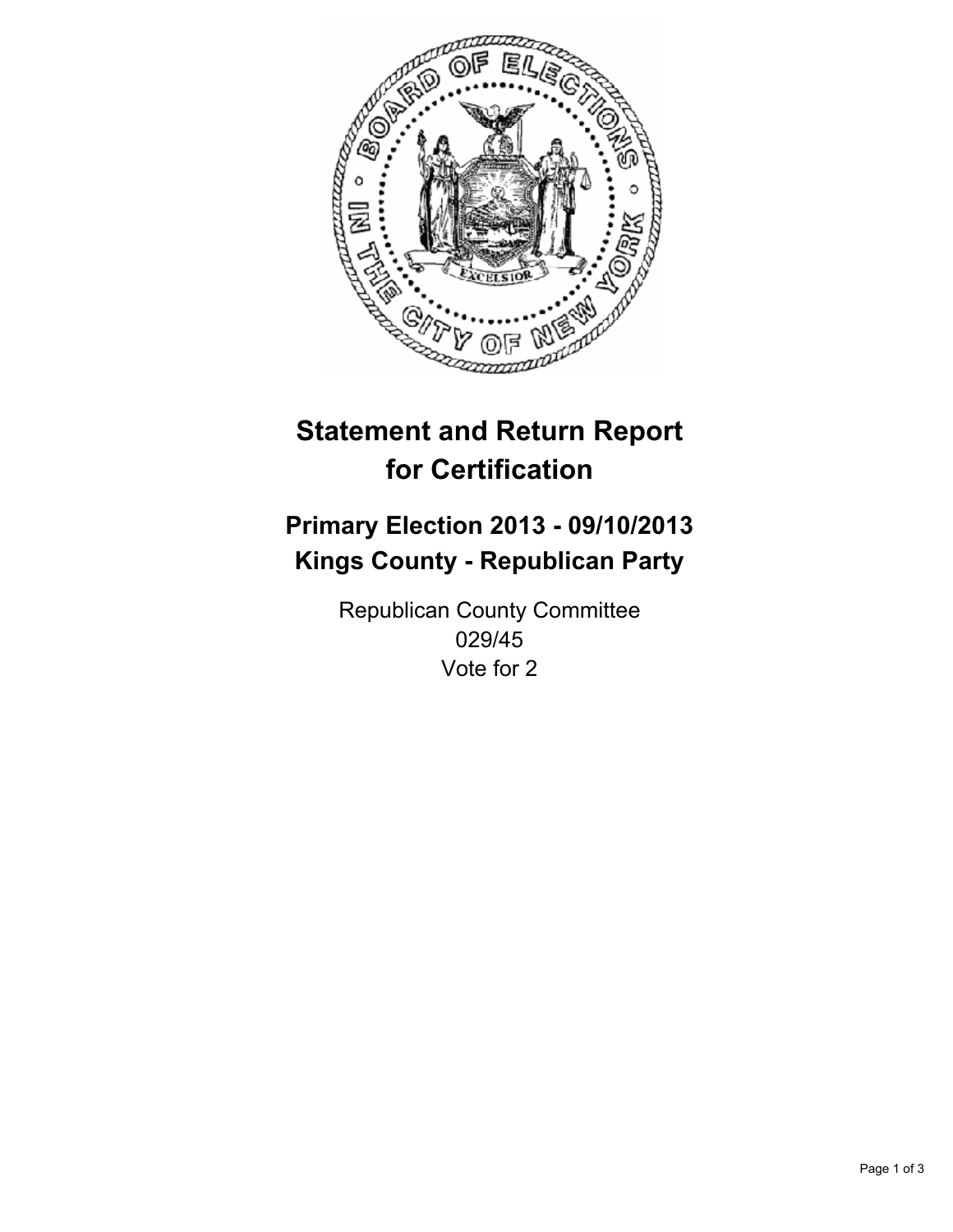

### **Assembly District 45**

| <b>EMERGENCY</b>           | 0        |
|----------------------------|----------|
| ABSENTEE/MILITARY          | 0        |
| <b>FEDERAL</b>             | 0        |
| SPECIAL PRESIDENTIAL       | 0        |
| AFFIDAVIT                  | $\Omega$ |
| <b>BORIS GINTCHANSKI</b>   |          |
| <b>GENNADIY GALICHENKO</b> | 4        |
| NORIA K. NAGI              | 2        |
| EUGENE DORSKY              |          |
| <b>Total Votes</b>         | 8        |
|                            |          |